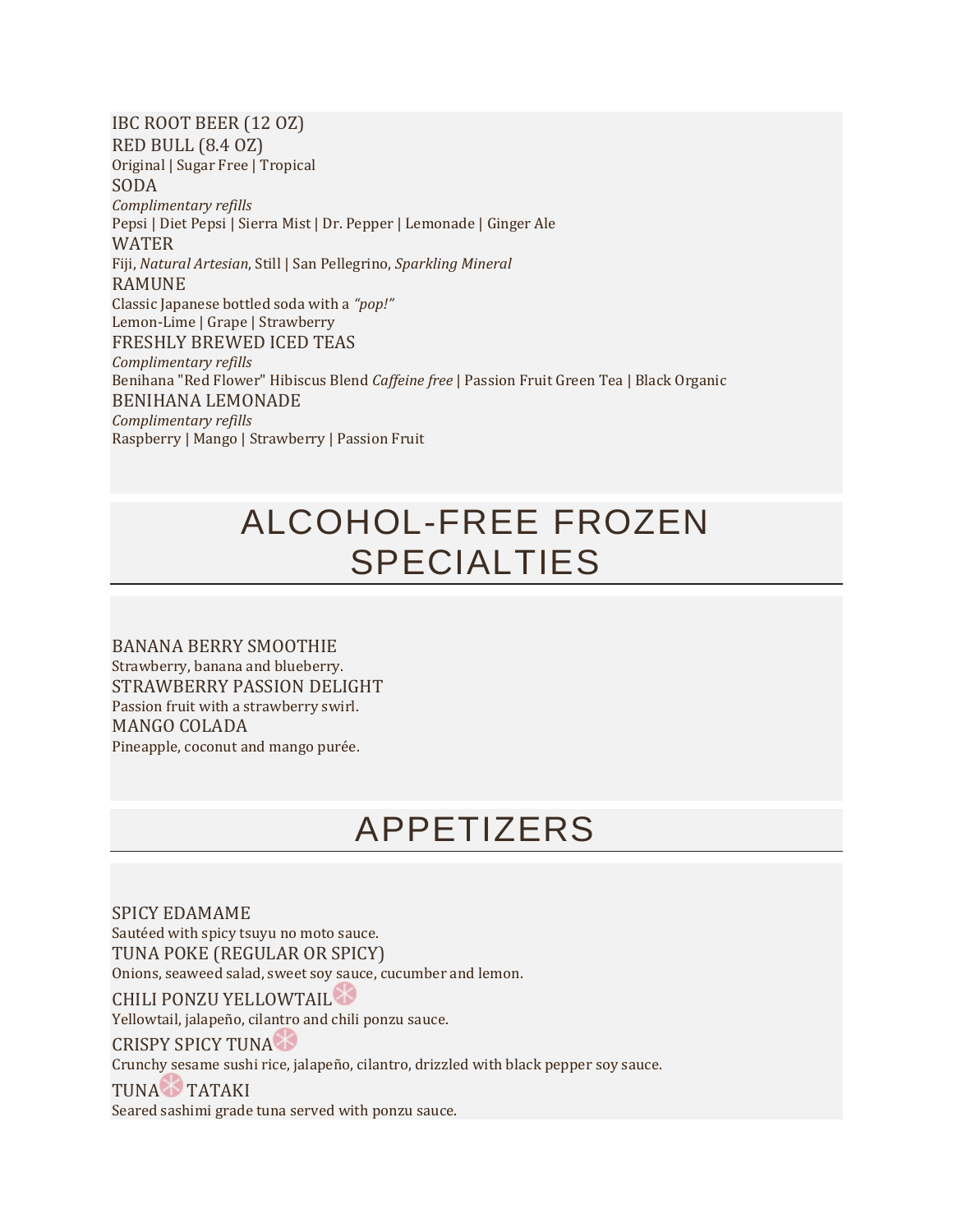SOFT SHELL CRAB Tempura soft shell crabs, momiji, scallion and ponzu sauce. SHRIMP SAUTÉ Served with our homemade ginger sauce. SHRIMP TEMPURA Crunchy tempura shrimp, carrot, asparagus and onion. SASHIMI SAMPLER Tuna, salmon and snapper. SUSHI<sup>N</sup> SAMPLER Tuna, salmon, snapper, yellowtail and shrimp nigiri. PAN FRIED BEEF GYOZA DUMPLINGS Spicy sesame soy dipping sauce. VEGETABLE TEMPURA Bell pepper, onion, asparagus, carrot and shiitake mushroom. EDAMAME Served warm and sprinkled with sea salt SEAWEED SALAD Soy, sesame and lemon.

### SIDE ORDERS

SPICY CHICKEN RICE A combination of chili peppers, ginger and Sriracha sauce. HIBACHI CHICKEN RICE The original Benihana classic. Grilled chicken, rice, egg and chopped vegetables. BENIHANA SALAD Crisp greens, red cabbage, carrots and grape tomatoes in a homemade tangy ginger dressing. MISO SOUP A delicious blend of miso, green onion and tofu. BROWN RICE BENIHANA ONION SOUP This homemade Benihana specialty has been a favorite since 1964.

# SPECIALTY SUSHI ROLLS

SPICY SALMON ROLL Salmon b, cucumber, spicy sauce. SPICY LOTUS TEMPURA ROLL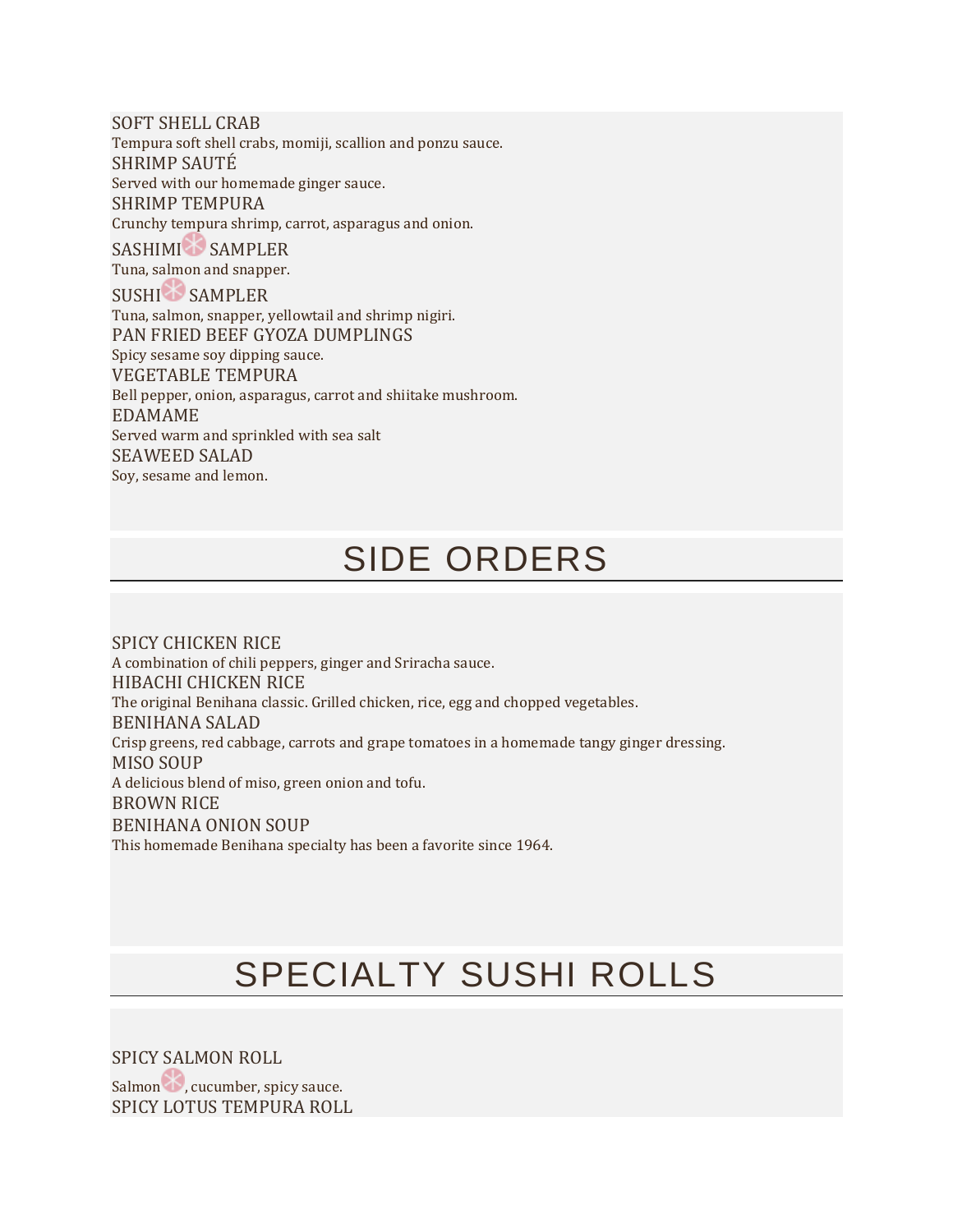Krab† and cream cheese, lightly tempura battered, topped with spicy tuna, krab† mix, sliced lotus root, sweet eel sauce and green tempura bits. LOBSTER ROLL Lobster tempura, krab† , cucumber, iceberg lettuce. Comes with one Lobster Roll and two Lobster Hand Rolls. SPIDER ROLL Soft shell crab, krab† , iceberg lettuce, cucumber, avocado, soybean paper, pickled carrots. LAS VEGAS ROLL (DEEP FRIED) Salmon, avocado, cream cheese, jalapeño, spicy sauce on top. SPICY TUNA ROLL Tuna b, cucumber, spicy sauce. CHILI SHRIMP ROLL Krab† , cream cheese and seaweed tempura in a spicy chili sauce, topped with spicy krab† and shrimp. ALASKAN ROLL Krab<sup>†</sup>, avocado, salmon **10**, cucumber. SUMO ROLL (BAKED) Krab† , avocado, cucumber, shrimp tempura, salmon, smelt roe, special mayo. SHRIMP CRUNCHY ROLL Shrimp tempura, avocado, cucumber, krab† , tempura crumbs. PHILADELPHIA ROLL Salmon , cream cheese, cucumber, avocado. SHRIMP LOVERS ROLL

Krab† , avocado, shrimp tempura, shrimp, cucumber.

### SASHIMI/NIGIRI

YELLOWTAIL<sup>&</sup> SALMON<sup>8</sup> SNAPPER<sup>8</sup> ALBACORE TUNA SHRIMP  $EGG$ <sup> $\bigotimes$ </sup> SALMON ROE<sup>8</sup> **TUNACT** EEL **OCTOPUS**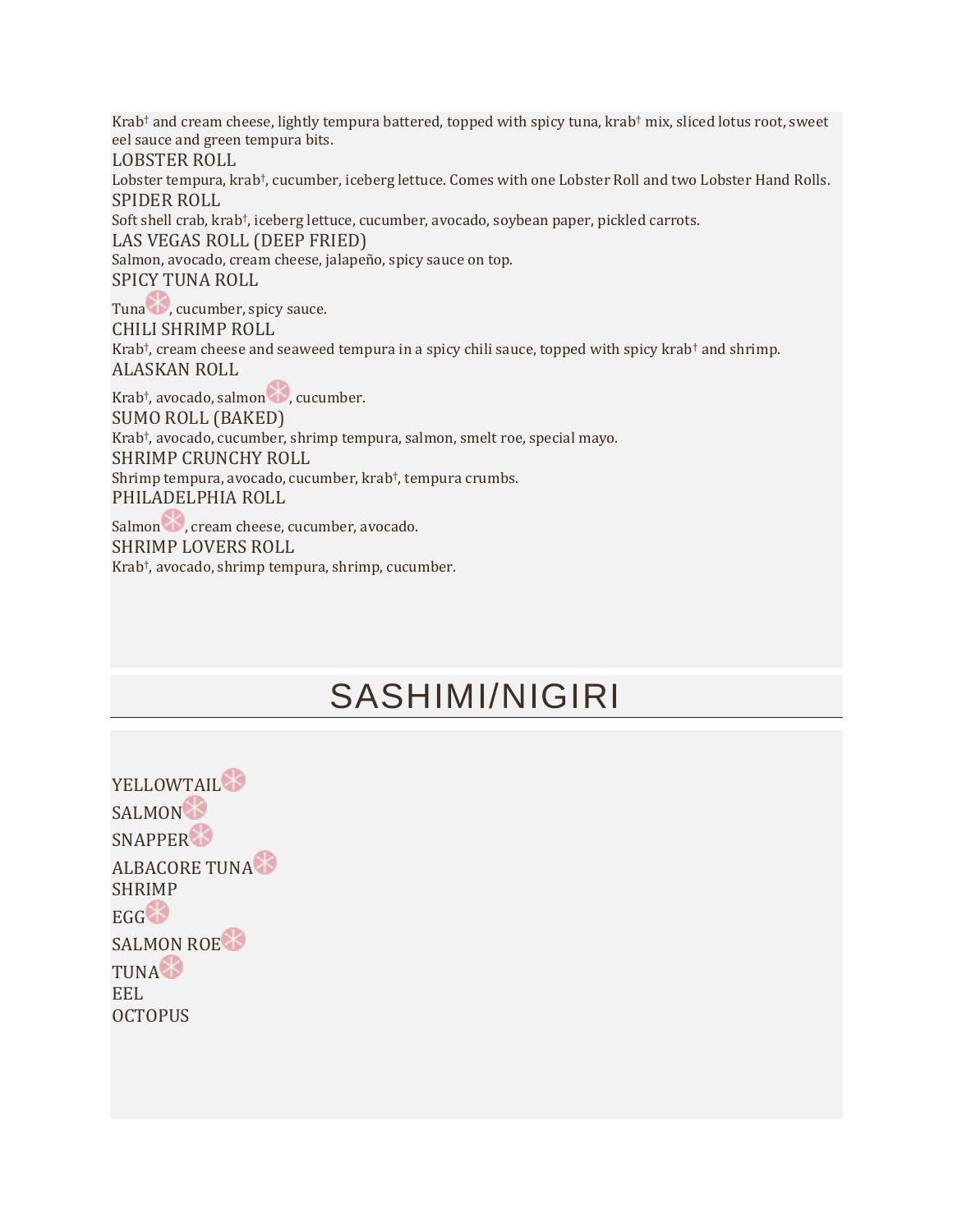# ROLLS

SHRIMP TEMPURA ROLL EEL ROLL CALIFORNIA† ROLL TUNA ROLL YELLOWTAIL<sup>8</sup> ROLL SALMON ROLL CUCUMBER ROLL DRAGON ROLL Eel, avocado, krab† , cucumber. RAINBOW<sup>†</sup> ROLL Tuna, shrimp, yellowtail, snapper, salmon, krab† , avocado, cucumber. VEGETABLE ROLL Iceberg lettuce, avocado, cucumber, red cabbage, pickled carrots.

## SUSHI COMBINATIONS

*Served with Benihana Salad and Miso Soup.*

SUSHI/SASHIMI COMBINATION WITH RICE An assortment of sushi and sashimi served with steamed rice. SASHIMI COMBINATION WITH RICE An assortment of fresh sashimi served with steamed rice. SUSHI<sup>N</sup> COMBINATION DELUXE One Tuna Roll with an assortment of fresh nigiri. SUSHI COMBINATION California† Roll with an assortment of fresh nigiri.

> ENTRÉES NOODLE & TOFU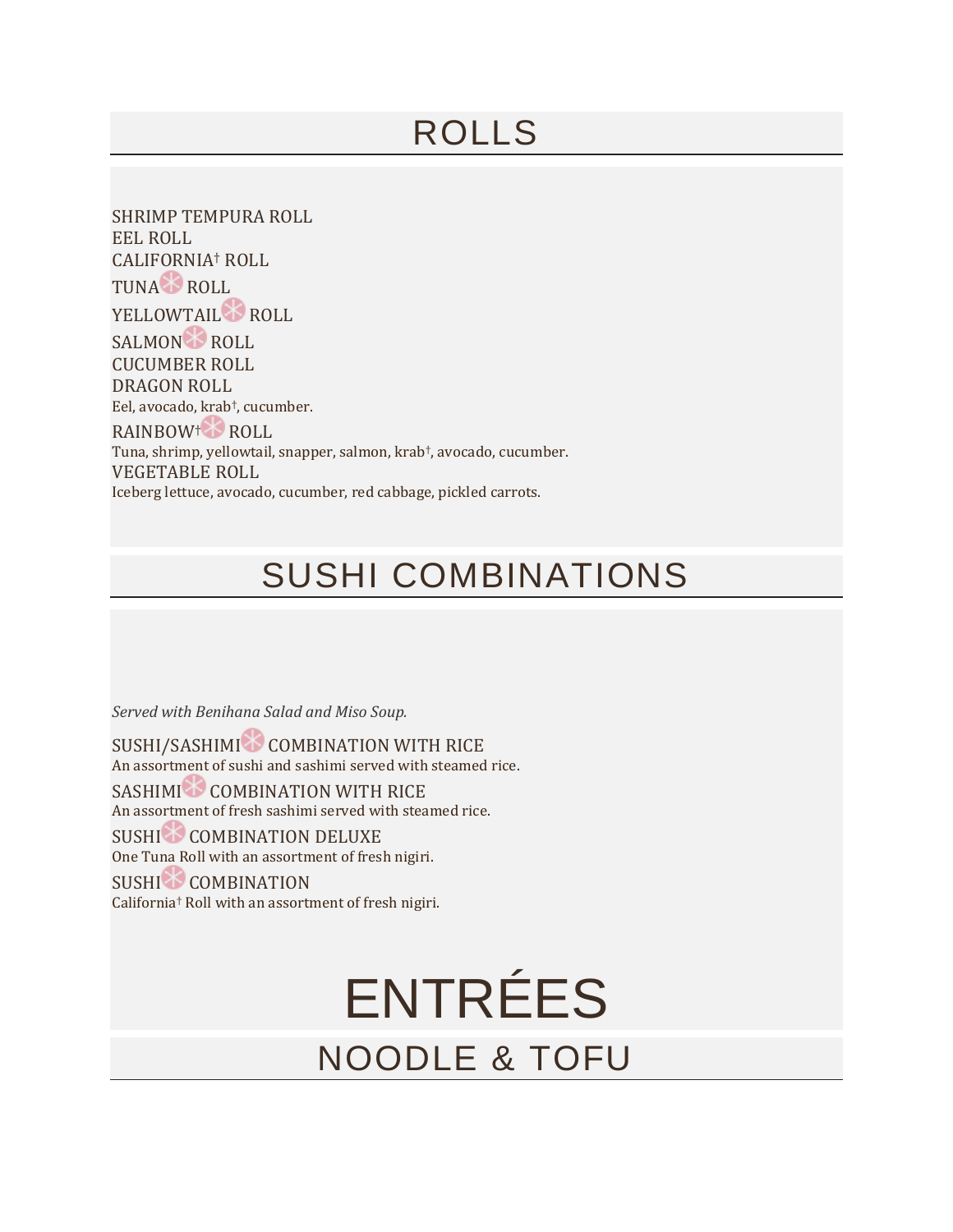#### *5 course meals served with*

•BENIHANA ONION SOUP •BENIHANA SALAD •HIBACHI SHRIMP APPETIZER •HIBACHI VEGETABLES •HOMEMADE DIPPING SAUCES •STEAMED RICE •JAPANESE HOT GREEN TEA

#### YAKISOBA

Japanese sautéed noodles with chicken and mixed vegetables in a special sauce and sprinkled with sesame seeds.

#### SPICY TOFU STEAK

Tofu, scallions and cilantro grilled in a special spicy homemade sauce.

### STEAK & CHICKEN

All of our beef is USDA Choice, aged to perfection and hand-cut on the premises. *5 course meals served with* •BENIHANA ONION SOUP •BENIHANA SALAD •HIBACHI SHRIMP APPETIZER •HIBACHI VEGETABLES •HOMEMADE DIPPING SAUCES •STEAMED RICE •JAPANESE HOT GREEN TEA

HIBACHI CHATEAUBRIAND

8.5 ounces of center cut tenderloin and mushrooms lightly seasoned.

TERIYAKI STEAK Thinly sliced steak, scallions and mushrooms grilled in a homemade teriyaki sauce. HIBACHI STEAK New York strip steak and mushrooms hibachi grilled to your specification. HIBACHI CHICKEN Chicken breast and mushrooms grilled with sesame seeds. SPICY HIBACHI CHICKEN Chicken breast grilled with green onions and mushrooms in a special spicy homemade sauce. TERIYAKI CHICKEN Chicken breast grilled with mushrooms in a special homemade teriyaki sauce.

### SEAFOOD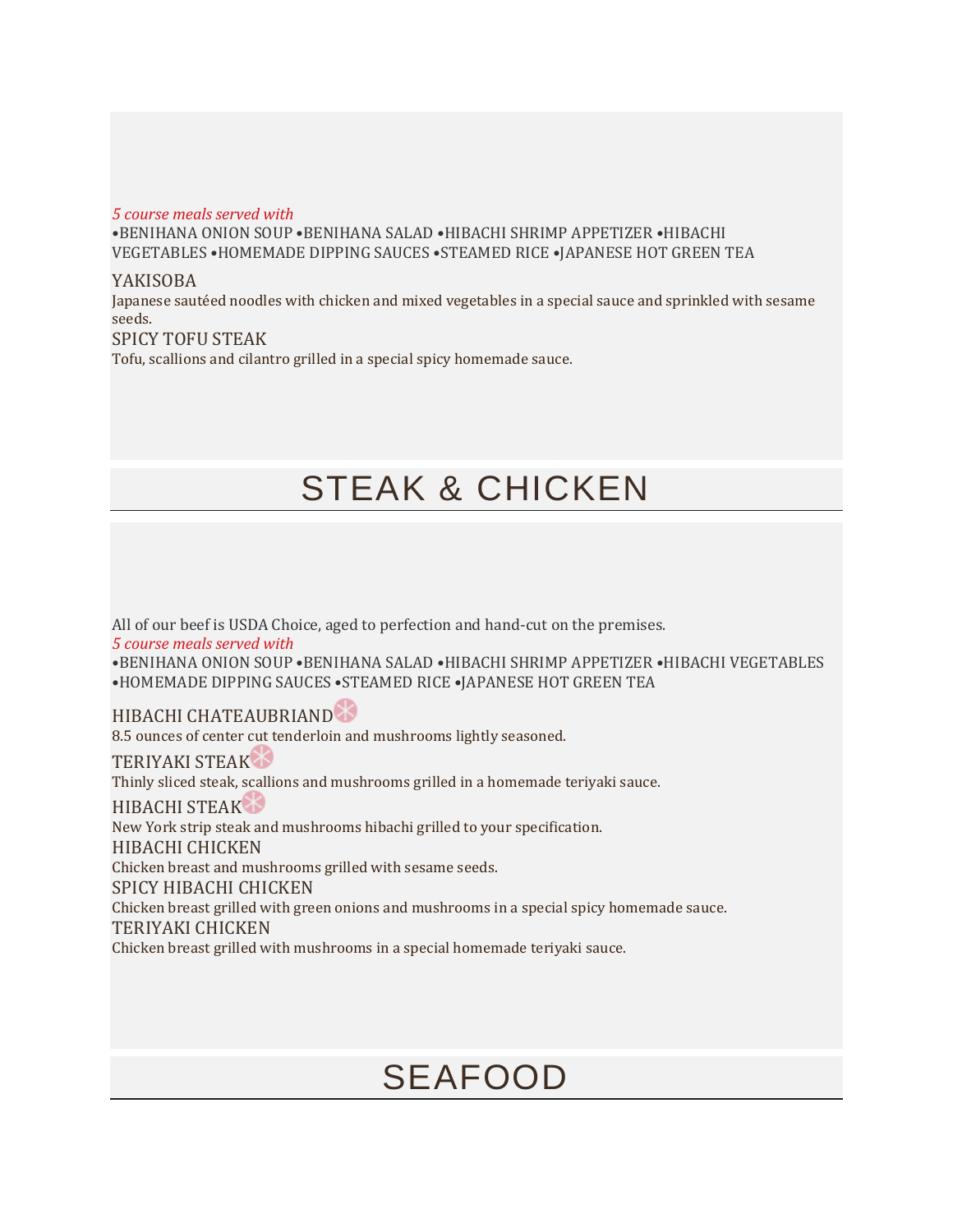All of our beef is USDA Choice, aged to perfection and hand-cut on the premises. *5 course meals served with* •BENIHANA ONION SOUP •BENIHANA SALAD •HIBACHI SHRIMP APPETIZER •HIBACHI VEGETABLES •HOMEMADE DIPPING SAUCES •STEAMED RICE •JAPANESE HOT GREEN TEA TWIN LOBSTER TAILS Two cold water lobster tails grilled with lemon.

OCEAN TREASURE Grilled cold water lobster tail with grilled sea scallops and colossal shrimp. HIBACHI SCALLOPS Tender sea scallops grilled hibachi style with lemon.

HIBACHI SALMON WITH AVOCADO TARTAR SAUCE

Hibachi grilled salmon served with a savory avocado tartar sauce, with sautéed shiitake mushrooms and asparagus. Served with sautéed udon noodles.

HIBACHI SHRIMP Shrimp grilled to perfection. COLOSSAL SHRIMP Colossal shrimp lightly seasoned and grilled with lemon. SURF SIDE Grilled colossal shrimp, calamari and tender sea scallops.

# SPECIALTIES

All of our beef is USDA Choice, aged to perfection and hand-cut on the premises.

*6 course meals served with* •BENIHANA ONION SOUP •BENIHANA SALAD •HIBACHI SHRIMP APPETIZER •HIBACHI

VEGETABLES •MUSHROOMS •HOMEMADE DIPPING SAUCES •STEAMED RICE •JAPANESE HOT GREEN TEA •ICE CREAM OR SHERBET

ROCKY'S CHOICE

Hibachi steak and chicken breast grilled to your specification.

HIBACHI SUPREME

Chateaubriand  $\bullet$ , 8.5 ounces of our finest center cut tenderloin, served with a grilled cold water lobster tail with lemon. SAMURAI TREAT

Filet mignon  $\bullet$  and colossal shrimp grilled to perfection with lemon.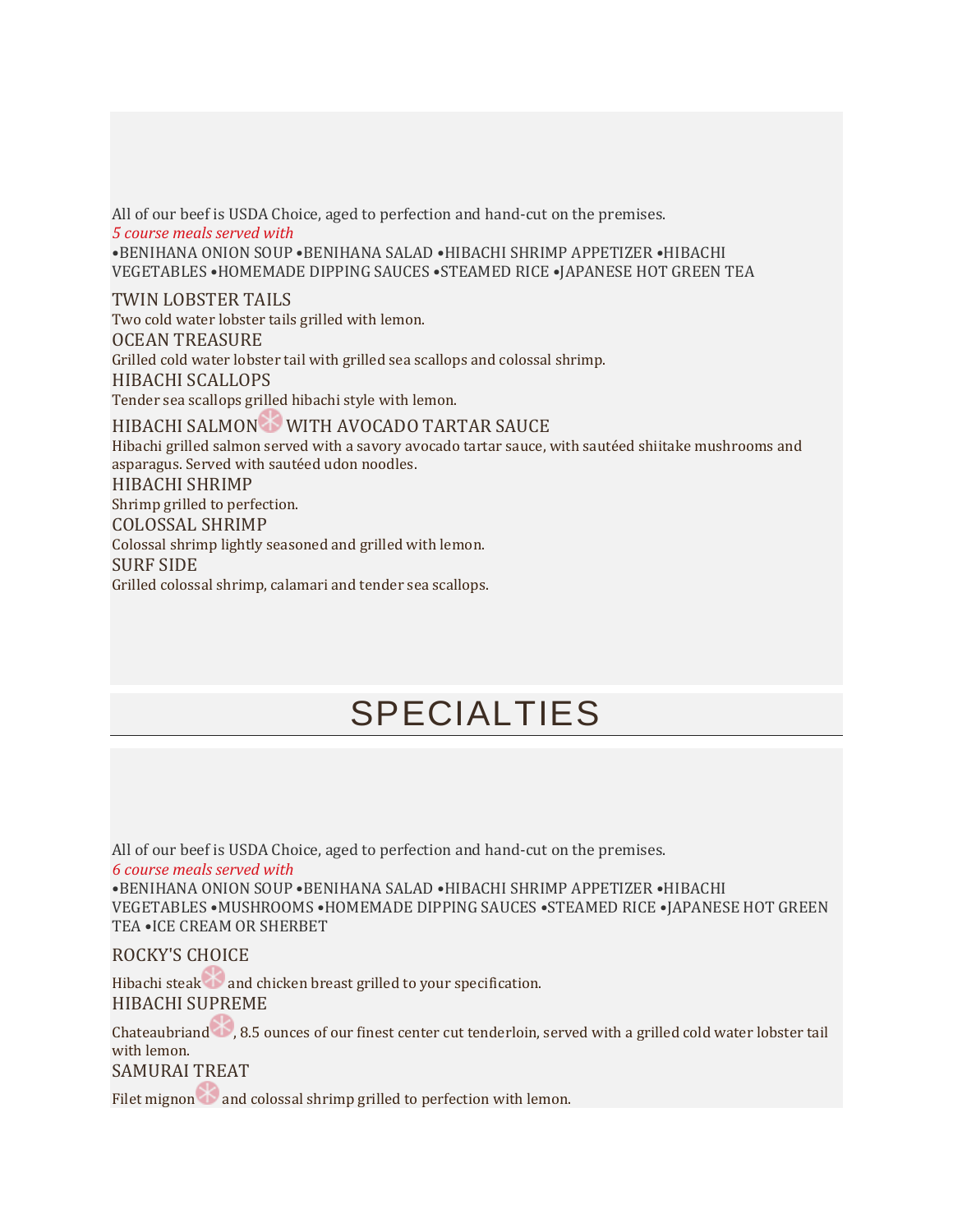LAND 'N SEA

Tender filet mignon and sea scallops grilled in lemon. DELUXE TREAT

Filet mignon  $\bullet$  and cold water lobster tail grilled with lemon. SPLASH 'N MEADOW

Hibachi steak and grilled colossal shrimp lightly seasoned and grilled to your specification. BENIHANA EXCELLENCE

Teriyaki beef julienne with scallions and colossal shrimp. BENIHANA DELIGHT Chicken breast and colossal shrimp lightly seasoned and grilled. BENIHANA SPECIAL

Hibachi steak paired with a cold water lobster tail. BENIHANA TRIO

Filet Mignon  $\bullet$ , chicken breast and colossal shrimp grilled with lemon.

# LUNCH ENTRÉES

All of our beef is USDA Choice, aged to perfection and hand-cut on the premise. *Served with* •BENIHANA SOUP •HIBACHI VEGETABLE RICE •HIBACHI VEGETABLES •HOMEMADE DIPPING SAUCES

BEEF JULIENNE

Teriyaki beef with green onions and mushrooms grilled in a homemade teriyaki sauce.

IMPERIAL SALAD

Garden salad with edamame, grape tomatoes, cucumber, yellow pepper and assorted fresh vegetables. Served with house ginger dressing and Benihana Onion Soup.

Chicken | Filet Mignon | Salmon

HIBACHI STEAK

New York strip steak and mushrooms teppanyaki grilled to your specification.

YAKISOBA

Japanese sautéed noodles with vegetables in a special sauce.

Chicken | Steak | Shrimp HIBACHI SHRIMP Shrimp grilled with lemon. HIBACHI SCALLOPS Tender sea scallops grilled hibachi style with lemon. LUNCH DUET